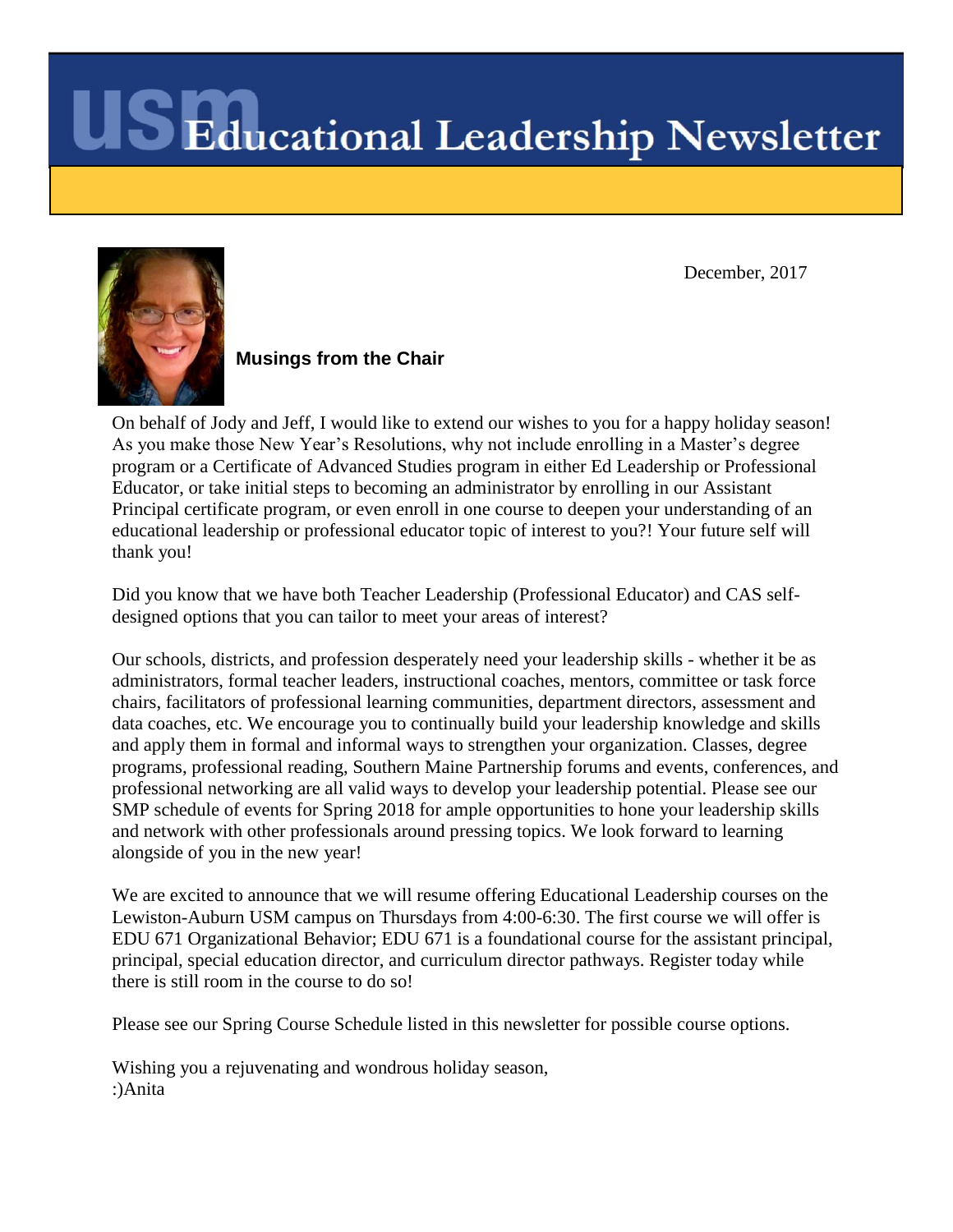### **Southern Maine Partnership Update**

Our November 30th visit to Casco Bay High school with Principal Derek Pierce was inspiring to all in attendance! Principal Pierce explored with us the work they are doing on equity literacy (cultural competency). In addition, we were privileged to go on tours of the school led by students, visit classrooms, and experience the amazing senior art projects on display throughout the school. Thank you, Principal Pierce, Casco Bay High School faculty, and students for sharing your work with us!

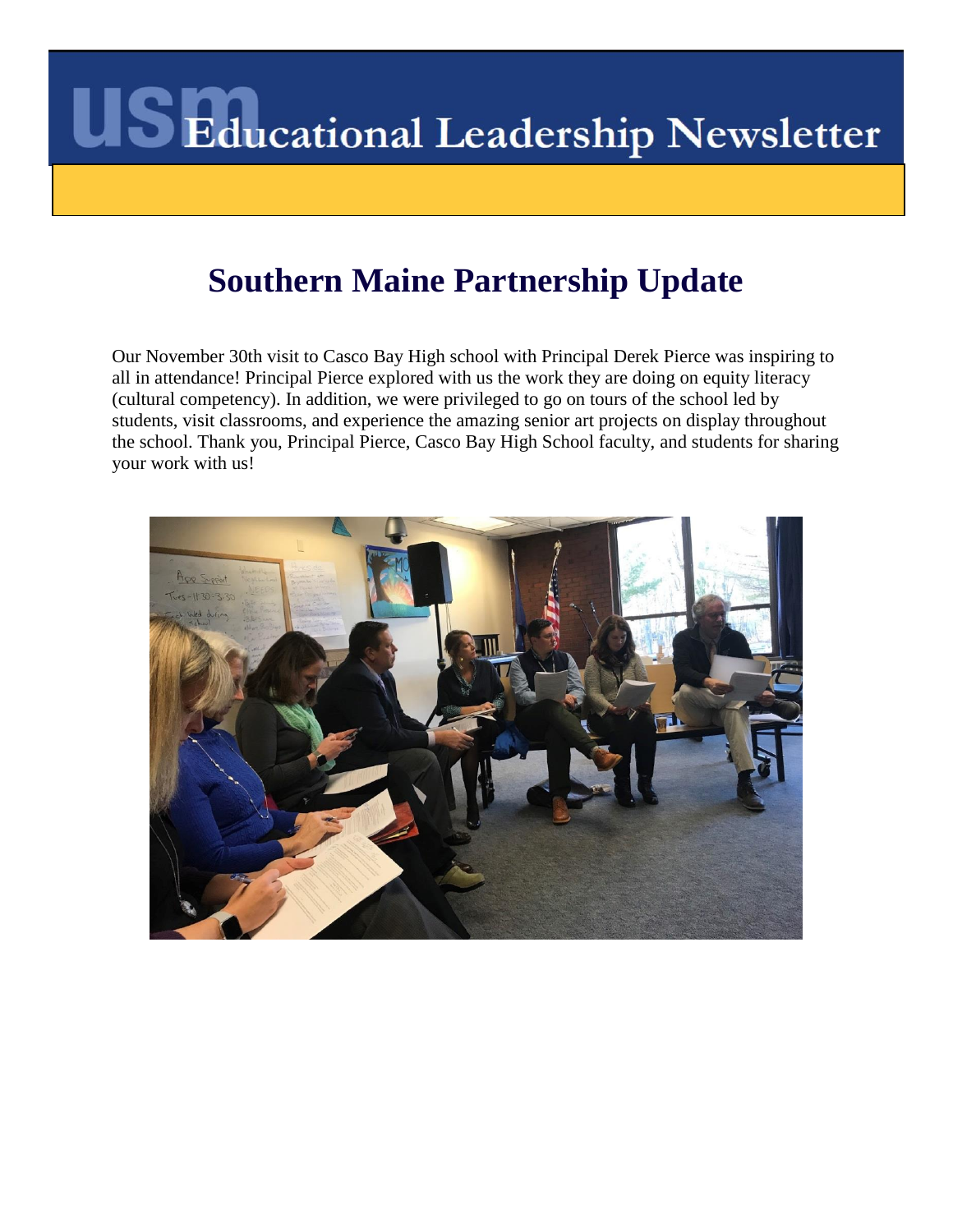

We concluded the ongoing schedule of events by Southern Maine Partnership for the Fall semester with the second day of a two-day series on Assessment Literacy. On Monday, December 4th over 30 teachers and school district leaders met to review and discuss resources for professional development. There was more time devoted to plan for implementation of highimpact strategies of assessment *for* learning. We are looking forward to supporting the great work that assessment leaders are doing back in their districts. In the Spring, we will reconvene the group to focus on the assessment *of* learning side of assessment literacy.



Example of AFL work by 1st grade teacher, Kirsten Gould from Buxton Elementary School in MSAD 6.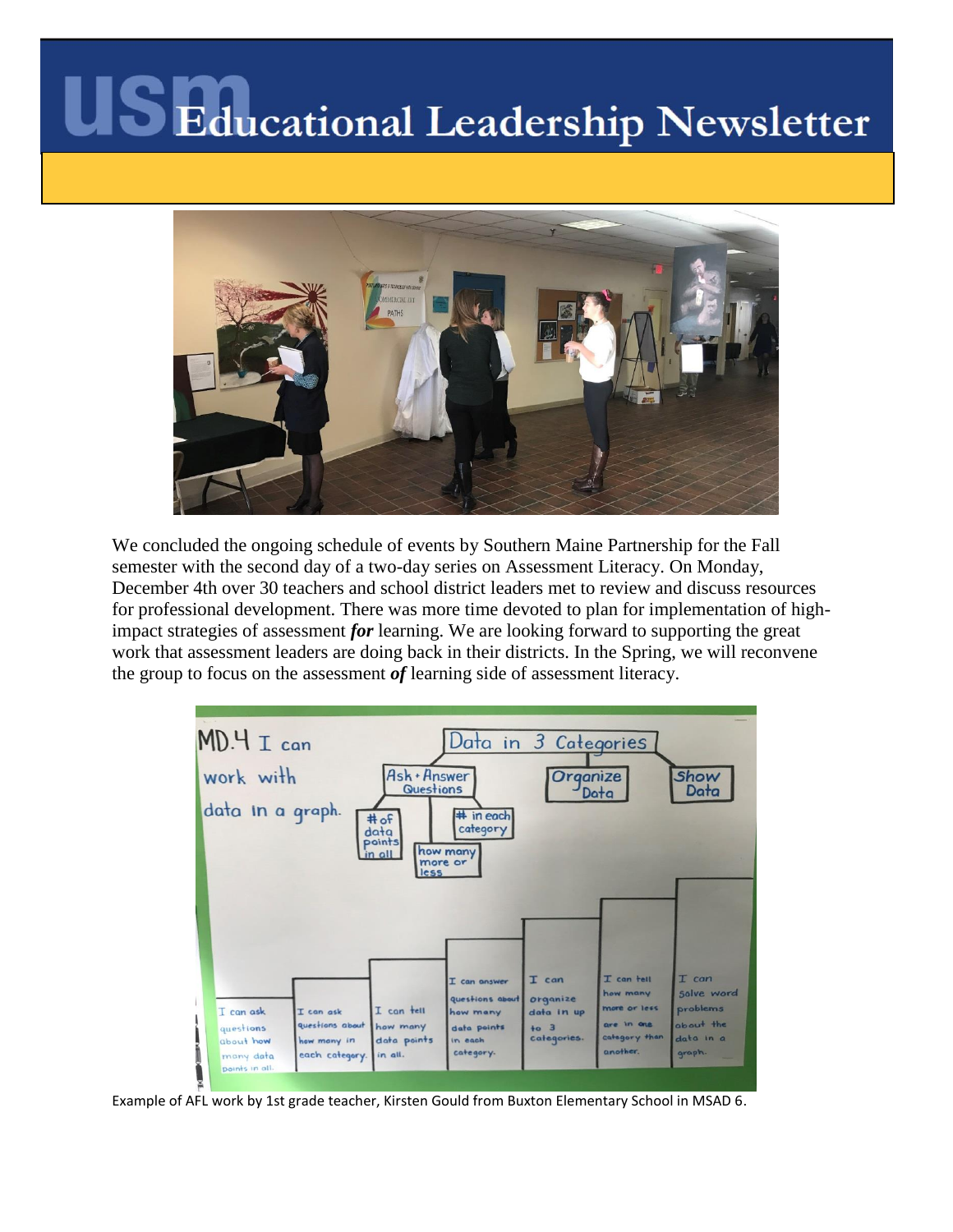As we close this part of the school year, we thank everyone for the effort, involvement, and creative collaboration. We look forward to the upcoming semester and encourage you to be active participants in upcoming forums and events!

SMP Co-directors, Anita and Jeff

### **Spring 2018 Upcoming SMP Events: Register Today!**

January 11, 2018 from 4:00-6:00 p.m.

**Dine and Discuss: Teacher and Administrator Evaluation --- Giving Effective Feedback to Hone Teaching and Leading Practices** \*We will be joined by Dr. Holly Couturier from the MPA and Peggy Pisini from MDOE. Location: Abromson Room 109/110 To RSVP:<https://goo.gl/forms/IwHn37vYOyJZDR0q1>

January 25, 2018 8:30-10:00 a.m.

**Building Leader Visit** Host School: Bonny Eagle Middle School, Buxton with Principal Ben Harris Topic: Mental Health in Schools To RSVP:<https://goo.gl/forms/wBCfYzyi6tjALMZC3>

March 5, 2018 from 4:00 - 6:00 p.m.

**Great Ideas for Teaching Students and Staff (GIFTS)** Location: 7th Floor, Glickman Library, Portland campus To RSVP: https://goo.gl/forms/N32grzEQ6Hfoqzja2

March 8, 2018 8:30-10:00 a.m.

**Building Leader Visit** Host School: Sea Road Elementary School, Kennebunk with Principal Steve Marquis Topic : Teacher Recruitment, Induction, and Retention Strategies To RSVP: https://goo.gl/forms/BXmHihhtQzAwHSDw1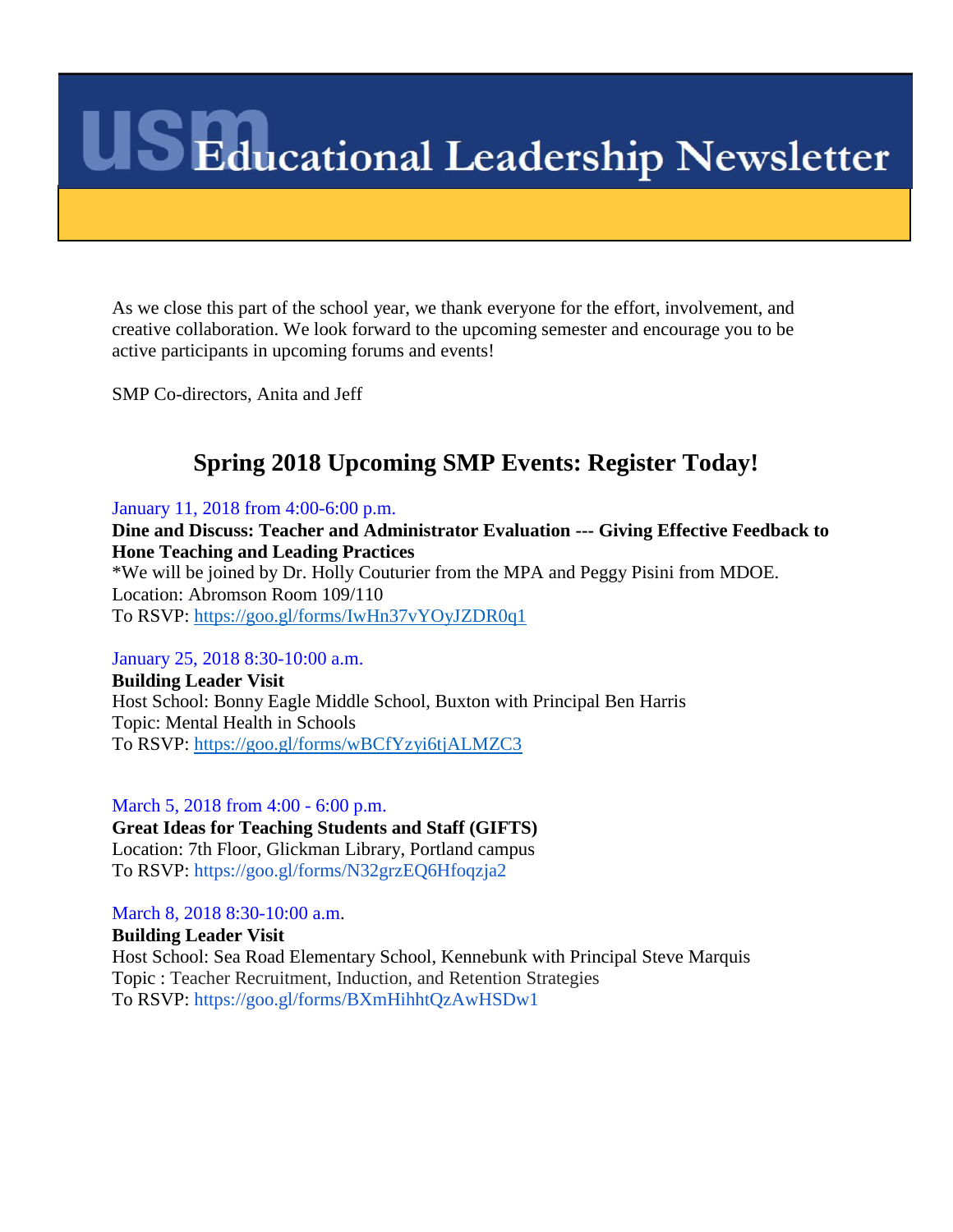#### March 29-30, 2018

**Please note this conference for your social studies and history teachers!** The event is a part of the USM 2017-2018 Gloria DuClos Convocation, a year-long reflection and series of activities related to the theme, "Participatory Democracy and Race."

### Race, Power, and Difference: **A Symposium for Maine Educators**

**SAVE THE DATE** 

Wednesday, March 28th and Thursday, March 29th, 2018 University of Southern Maine - Portland Campus

Symposium Goals: To learn how to teach the social construction of race and its impact upon individuals and communities across America. Symposium Format: Keynote address, panels, and workshops about resources, networks, and strategies for teaching about inequity, institutional discrimination, and racial biases - both inside and outside of schools.

**Target Audience: teachers and administrators Continuing education credits!** Free registration! Accommodation group rates available!

For more information contact: Dr. Leroy M. Rowe, University of Southern Maine at leroy.rowe@maine.edu Sponsored by: The Gloria S. Duclos Convocation Committee Department of History and Political Science The School of Education and Human Development Southern Maine Partnership



#### April 4, 2018 from 4:00-7:00 p.m.

**Casco Bay Math Circle** Location: 7th Floor, Glickman Library, Portland campus To RSVP: https://goo.gl/forms/g9NFBR0oqY8PW3Ch2

#### April 5, 2018 8:30-10:00 a.m.

**Building Leader Visit** Host School: Canal School in Westbrook with Principal Vickie Hebert Topic: Building a Literacy Community To RSVP: https://goo.gl/forms/SqyjxtXefAT9jDvp1

#### April 25, 2018 4:00-6:00 p.m.

**Leadership Project Symposium**  (a complete listing of presentations will be available at a later date) Location: King Middle School

May 7 - 8, 2018 8:30-3:00 p.m. (fee-based event)

**Third Annual Conference: High-Impact Strategies of Assessment for Learning and Leading**  Location: USM Abromson Center and Hannaford Hall

June 18-19 8:30-3:00 p.m. (fee-based event) **Mentor Training** (DOE-approved) facilitated by Dr. Anita Stewart McCafferty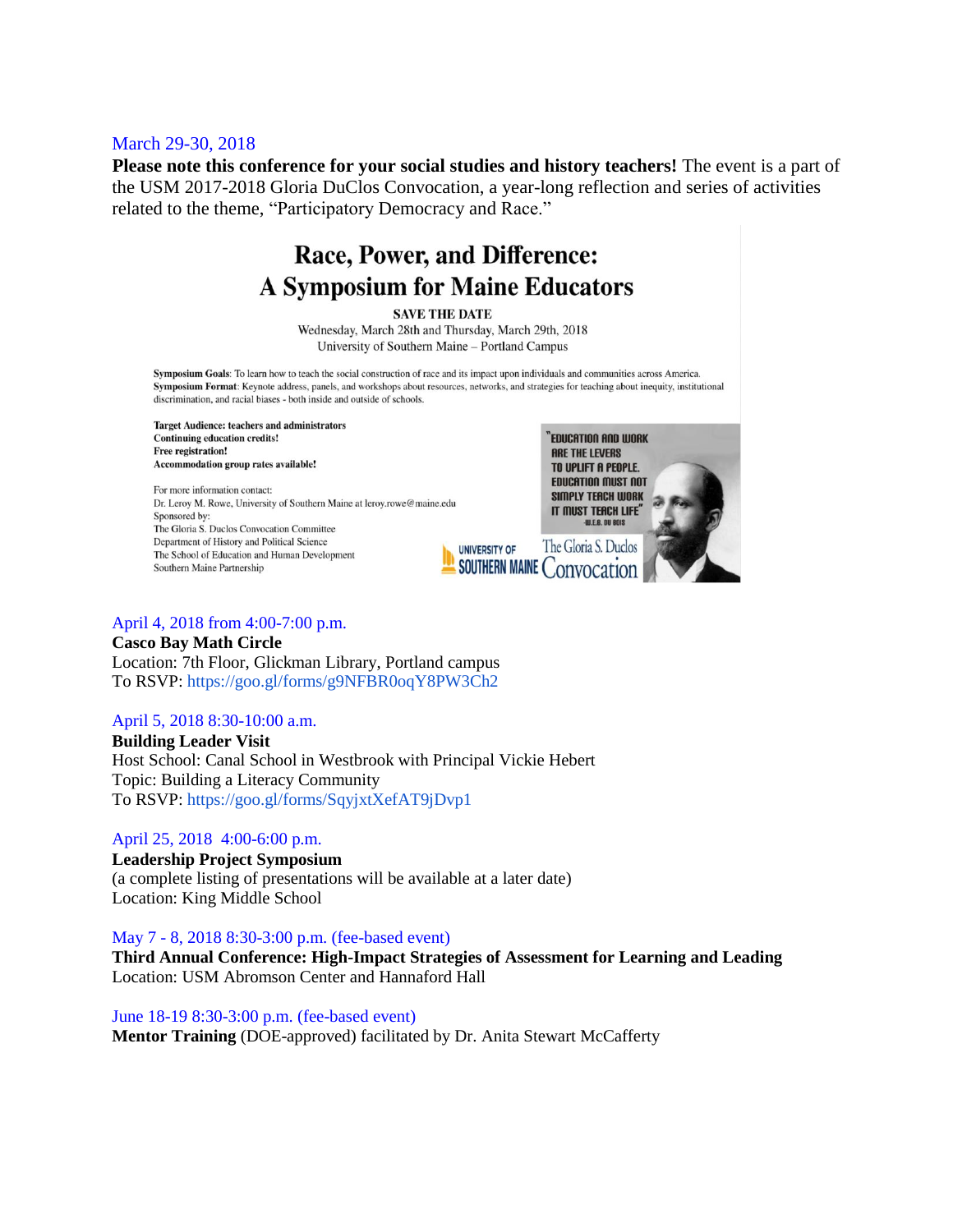### **Thinking About Internship in 2018-2019?**

#### **I think I am ready for the Ed. Leadership Internship. What do I need to do?**

The Internship and EDU 677: Seminar in School Management, should be the last set of courses you need to take before graduating from the Educational Leadership Master's. The internship can also be taken to fulfill the capstone requirement in our post-master's (CAS) in Educational Leadership program.

**Please notify Jody Capelluti** at [joseph.capelluti@maine.edu](mailto:joseph.capelluti@maine.edu) **as soon as possible if you believe you are ready to start the Internship with the next group, the orientation will be held at the end of April 2018. Faculty will review your transcripts and contact you to inform you of your eligibility.**

#### **When does the Internship and EDU 677 Seminar in School Management take place?**

EDU 685: Principals, EDU 686: Special Ed. Director, and EDU 688: Curriculum Coordinator Internships are nine graduate credits in total (three credits a semester) that span three consecutive semesters (summer, fall, and spring, respectively). The course meets once every two or three weeks for the whole year. During the summer, the meetings take place during the day, and during the fall and spring, the meetings occur from 7-9:30 PM. Individual meetings with you, your mentor, and your instructor are scheduled three times a year.

**……………………………………………………………………………………………….**

#### **ATTENTION! TEACHER LEADERS & EDUCATIONAL LEADERS!**

THE USM SCHOOL OF EDUCATION AND HUMAN DEVELOPMENT, DEPARTMENT OF EDUCATIONAL LEADERSHIP is starting a 5-course, 15 credit hour program to prepare students for a wide variety of leadership roles in education! This sequence of courses will prepare you to serve as a:

\* TEACHER LEADER \* ASSISTANT PRINCIPAL \* PLC, IEP OR GRADE-LEVEL TEAM LEADER \* DEPARTMENT CHAIR \* CURRICULUM LEADER

This program will begin in the Spring 2018 semester on January 25, 2018, 4:00-6:30 PM, at Lewiston-Auburn College with EDU 671-Organizational Behavior.

(see next page)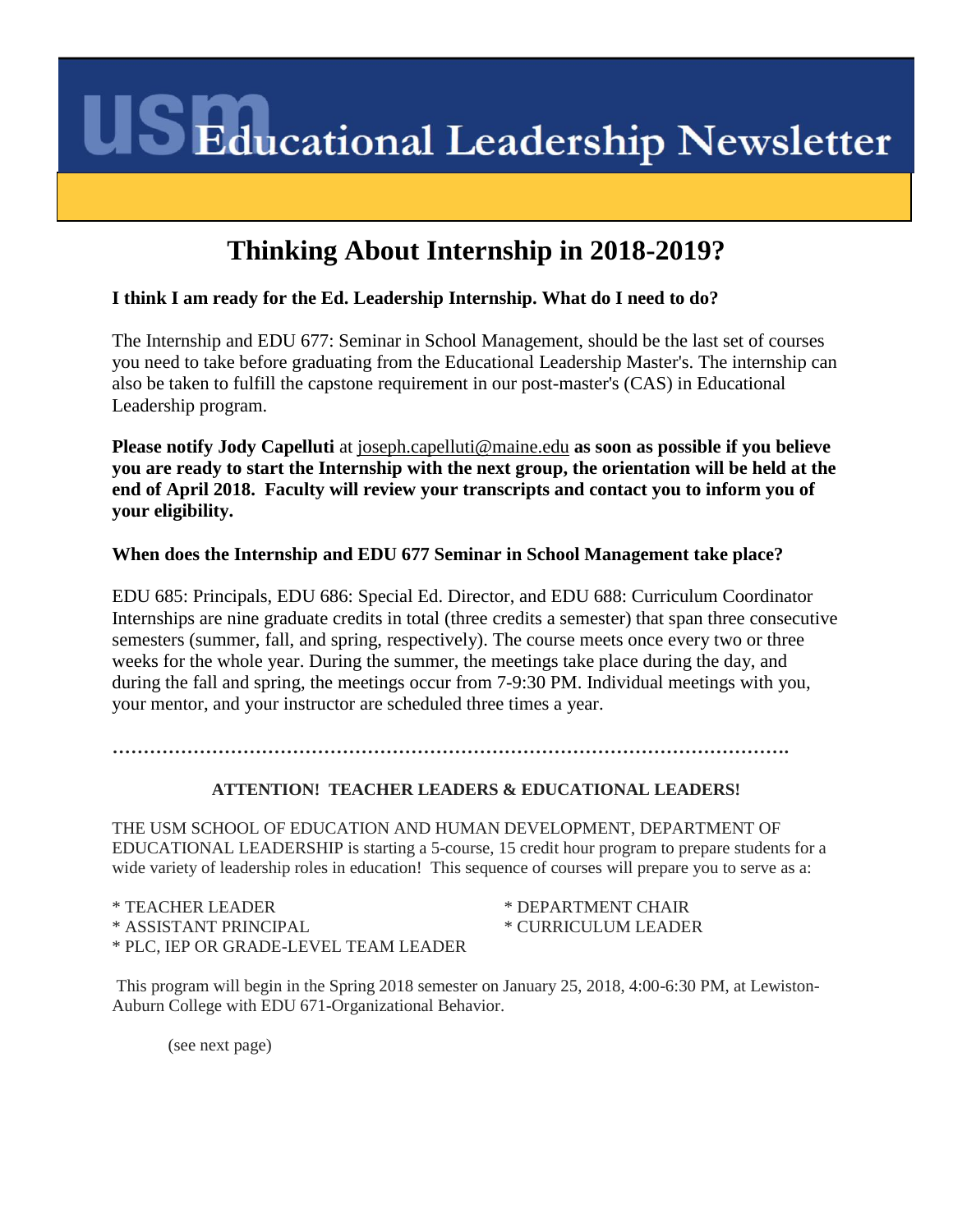During the succeeding semesters (including summer semesters), the following courses will be offered: EDU 659 Special Education Law for School Leader EDU 670 Introduction to Educational Leadership EDU 678 School Law EDU 679 Evaluation and Supervision of School Personnel

You may choose to enroll in the full, five course sequence or simply in one or more of the courses.

To learn more about the program, go to USM, >Majors, Minors and Programs, >Graduate Study, >Select the Masters or Certificate Programs in Educational Leadership.

**To register for EDU 671 Organizational Behavior, go to <https://usm.maine.edu/registration-services/request-register> or call 780-5230.**

For more information, call or email: Kerry Bertalan, [bertalan@maine.edu,](mailto:bertalan@maine.edu) 780-5316 or Tom Edwards, [thomas.k.edwards@maine.edu,](mailto:thomas.k.edwards@maine.edu) 865-3642 Anita Stewart McCafferty[,anita.stewart@maine.edu,](mailto:anita.stewart@maine.edu) 290-0956

To apply, click on [https://usm.maine.edu/educational-leadership/certificate-advanced-study-educational](https://usm.maine.edu/educational-leadership/certificate-advanced-study-educational-leadership)[leadership](https://usm.maine.edu/educational-leadership/certificate-advanced-study-educational-leadership) then click on "Admission Information" or email Kerry Bertalan, [bertalan@maine.edu,](mailto:bertalan@maine.edu) or call 780-5316.

#### Advising Questions? Educational Leadership Faculty:

Jeffrey Beaudry 207-780-5493 [jeffrey.beaudry@maine.edu](mailto:jeffrey.beaudry@maine.edu) Joseph (Jody) Capelluti 207-780-5077 [joseph.capelluti@maine.edu](mailto:joseph.capelluti@maine.edu) Thomas Edwards, Adjunct 207-780-5090 [thomas.k.edwards@maine.edu](mailto:thomas.k.edwards@maine.edu) Anita Stewart McCafferty 207-780-5479 [anita.stewart@maine.edu](mailto:anita.stewart@maine.edu) Ed Leadership Program Office 207-780-5316 [bertalan@maine.edu](mailto:bertalan@maine.edu)

School of Education and Human Development 8 Bailey Hall 207-780-5316 [sehd@usm.maine.edu](mailto:sehd@usm.maine.edu) <http://www.usm.maine.edu/sehd>